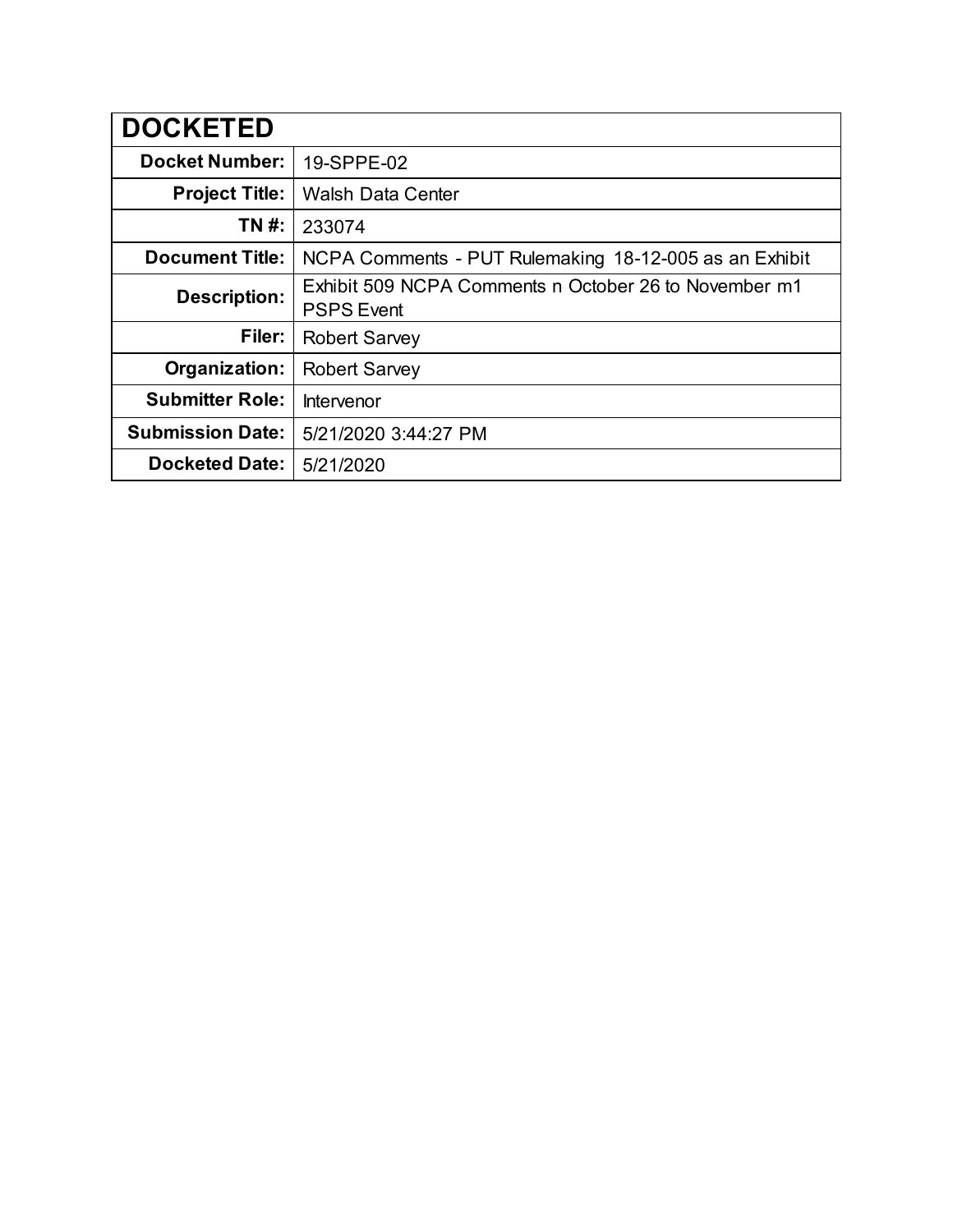# **FILED** 12/31/19 04:59 PM

# **BEFORE THE PUBLIC UTILITIES COMMISSION OF THE STATE OF CALIFORNIA**

Order Instituting Rulemaking to Examine Electric Utility De-Energization of Power Lines in Dangerous Conditions.

Rulemaking 18-12-005

# **NORTHERN CALIFORNIA POWER AGENCY COMMENTS ON PG&E POST-PSPS EVENT REPORT FOR OCTOBER 26 TO NOVEMBER 1, 2019**

C. Susie Berlin **LAW OFFICES OF SUSIE BERLIN** 1346 The Alameda, Suite 7, #141 San Jose, CA 95126 Phone: 408-778-8478 E-mail: berlin@susieberlinlaw.com

Attorneys for the *NORTHERN CALIFORNIA POWER AGENCY* 

December 31, 2019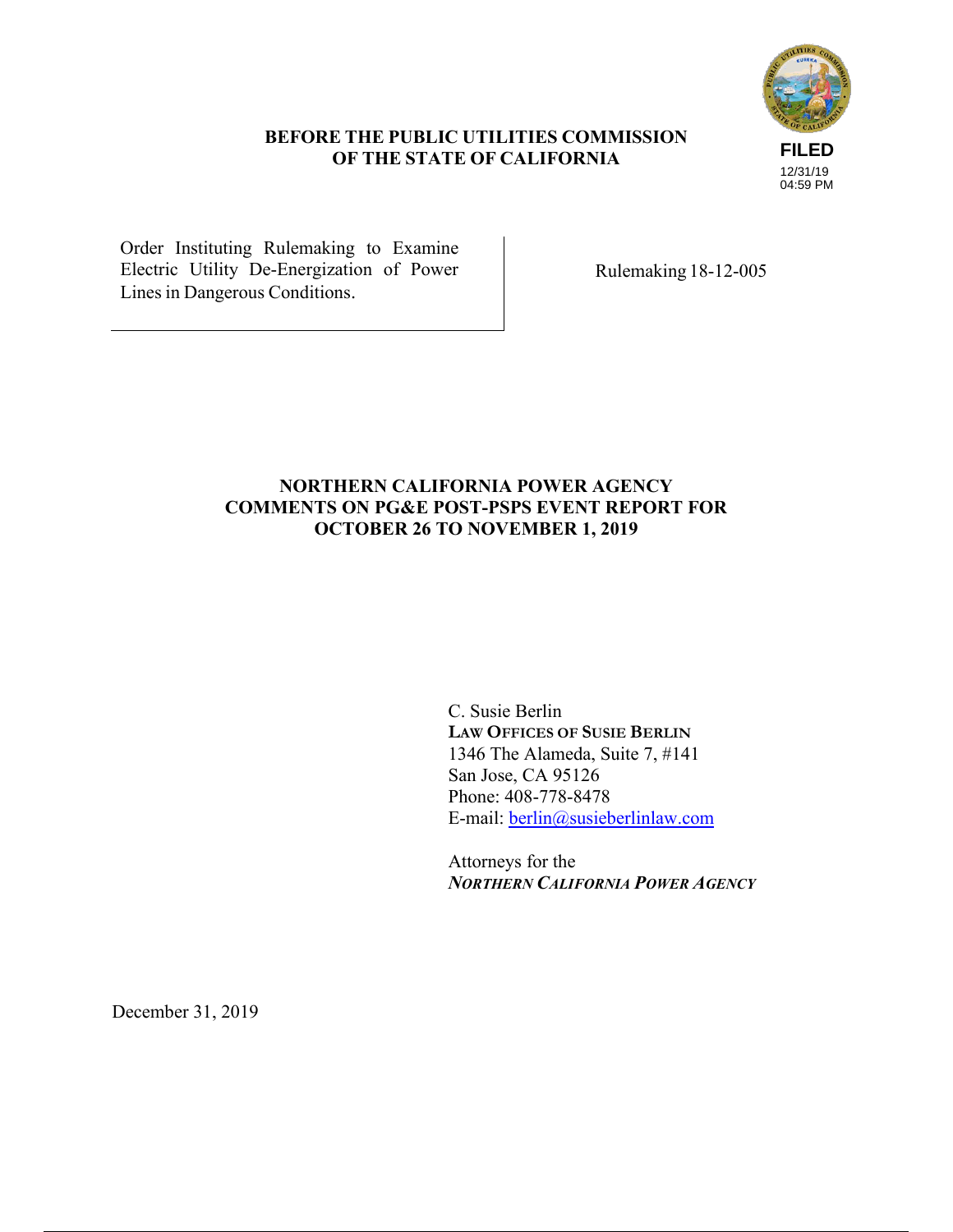## **BEFORE THE PUBLIC UTILITIES COMMISSION OF THE STATE OF CALIFORNIA**

Order Instituting Rulemaking to Examine Electric Utility De-Energization of Power Lines in Dangerous Conditions.

Rulemaking 18-12-005

## **NORTHERN CALIFORNIA POWER AGENCY COMMENTS ON PG&E POST-PSPS EVENT REPORT FOR OCTOBER 26 TO NOVEMBER 1, 2019**

In accordance with Assigned Commissioner's Amended Phase 2 Scoping Memo and Ruling, dated December 19, 2019, the Northern California Power Agency (NCPA)<sup>1</sup> submits the attached comments on the PG&E Post-PSPS Event Report for October 26 to November 1, 2019. On February 8, 2019, NCPA filed comments on the Rulemaking Order, thereby becoming a party to the proceeding at that time.

Dated: December 31, 2019 Respectfully submitted,

Casia Berlin

C. Susie Berlin **LAW OFFICES OF SUSIE BERLIN** 1346 The Alameda, Suite 7, #141 San Jose, CA 95126 Phone: 408-778-8478 E-mail: berlin@susieberlinlaw.com

Attorneys for the *NORTHERN CALIFORNIA POWER AGENCY* 

<sup>&</sup>lt;sup>1</sup> NCPA's members include the cities of Alameda, Biggs, Gridley, Healdsburg, Lodi, Lompoc, Palo Alto, Redding, Roseville, Santa Clara, Shasta Lake and Ukiah, as well as the Bay Area Rapid Transit District, Port of Oakland, the Truckee Donner Public Utility District, and the Plumas-Sierra Rural Electric Cooperative.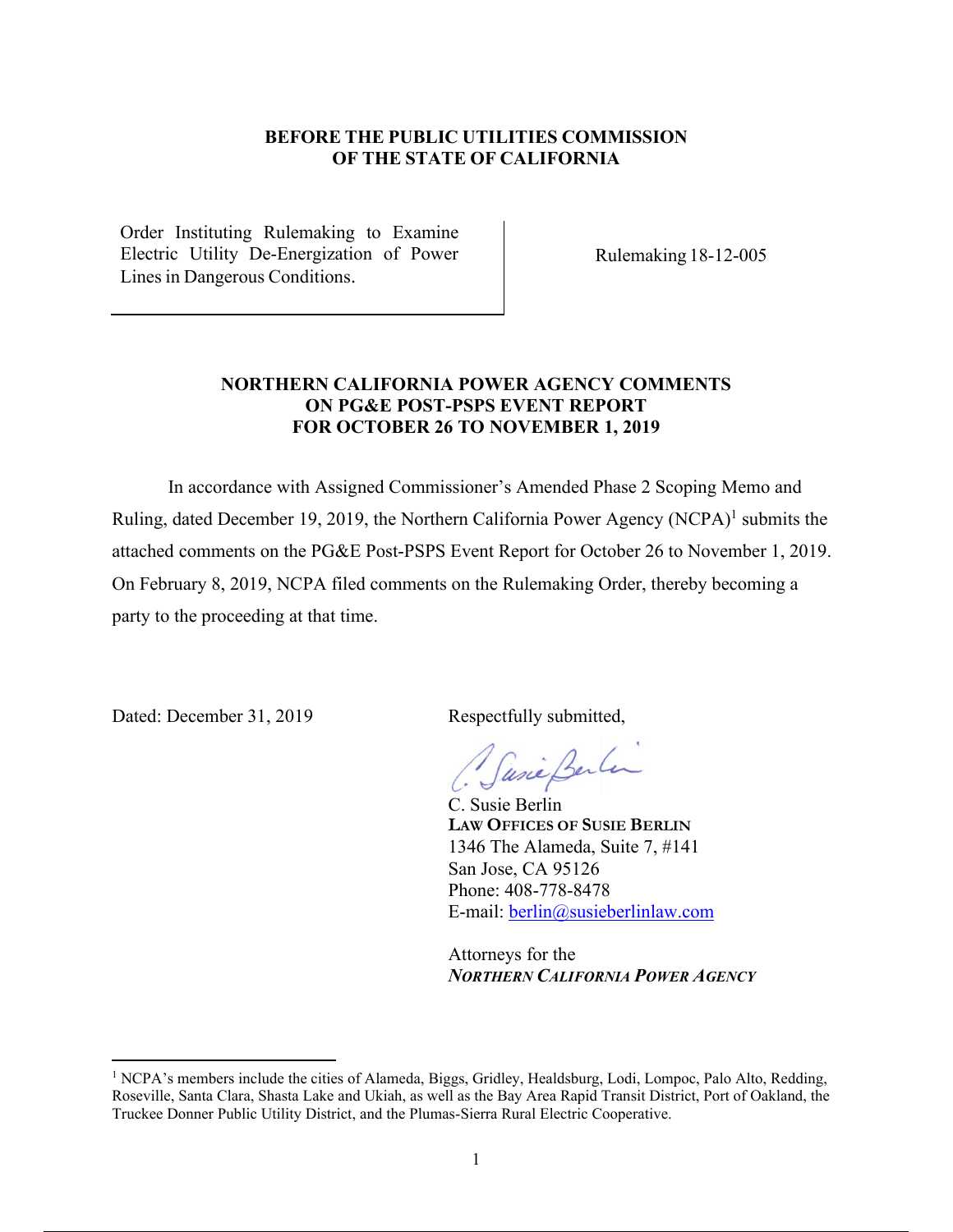

651 Commerce Drive Roseville, CA 95678  $(916) 781 - 3636$  $www.ncpa.com$ 

December 13, 2019

Leslie Lee Palmer Director, Safety and Enforcement Division California Public Utilities Commission 505 Van Ness Avenue San Francisco, California 94102  $leslie.palmer@cpuc.ca.gov$ 

> Re: Northern California Power Agency Comments on PG&E Public Safety Power Shutoff Report for October 26 to November 1, 2019 PSPS Event

Dear Mr. Palmer:

The Northern California Power Agency (NCPA)<sup>1</sup> and its members were directly and profoundly impacted by the two PG&E public safety power shut-off (PSPS) events that occurred between October 26 and November 1, 2019 (October 26 Event). In order to inform the Commission's review of  $PGEE$ 's actions and aid in the refinement of PSPS procedures and protocols to help mitigate these impacts in the future, NCPA provides this response to  $PGEE$ 's Post-PSPS Report for that event (October 26 Report). This response is timely filed pursuant to the extension authorized by Executive Director Stebbins on November 8, 2019.

NCPA's members are both *public safety partners* and operate *critical facilities*, as defined in California Public Utilities Commission (Commission) Decision 19-05-042 (Phase 1 PSPS Decision).<sup>2</sup> This is not the first PSPS event that has impacted NCPA and its member

<sup>&</sup>lt;sup>1</sup> NCPA is a not-for-profit Joint Powers Agency established in 1968 to make joint investments in energy resources that would ensure an affordable, reliable, and clean supply of electricity for customers in its member communities. NCPA's 16 members include municipalities, a rural electric cooperative, a port, public transit district, and a public utility district. NCPA also provides services for other publicly owned entities, including the purchase, aggregation, scheduling, and management of electrical energy. NCPA's members include the cities of Alameda, Biggs, Gridley, Healdsburg, Lodi, Lompoc, Palo Alto, Redding, Roseville, Santa Clara, Shasta Lake and Ukiah, as well as the Bay Area Rapid Transit District, Port of Oakland, the Truckee Donner Public Utility District, and the Plumas-Sierra Rural Electric Cooperative.

 $2$  D.19-05-042, Appendix A; pp. A4, A6.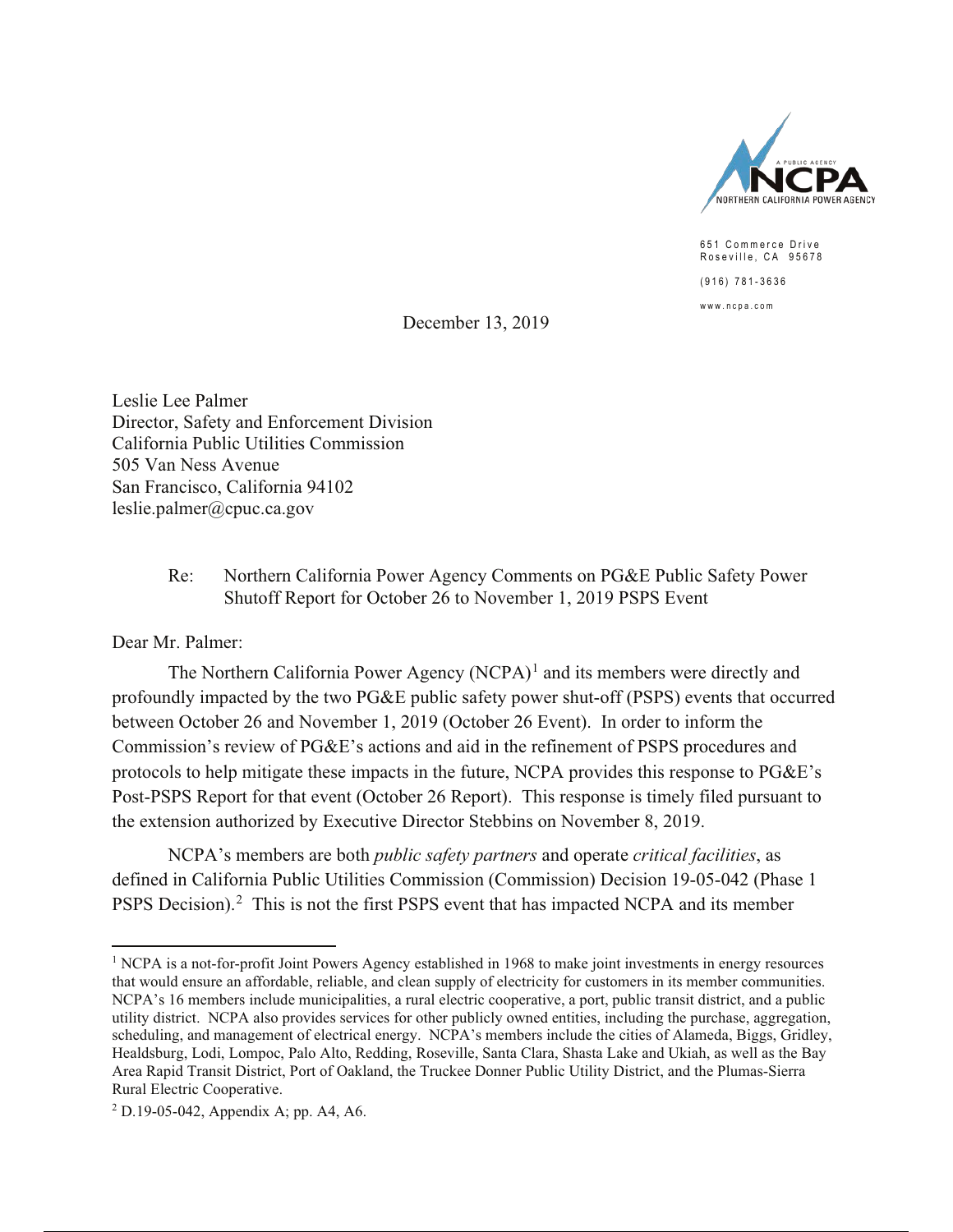agencies, and on November 19, 2019, NCPA submitted comments on the October 9-12 PSPS Event. Many of the issues and concerns that were identified in those comments were not resolved prior to the October 26 Event and continue to exacerbate the problems associated with power shut-offs. NCPA urges the Commission to review all of the responses submitted by parties to help inform not only an assessment of the reasonableness of PG&E's actions leading up to, during, and immediately following the October 26 PSPS event, but just as importantly, to help inform the processes and procedures that should be utilized in future PSPS events. The objective should be to not only create a system where we can minimize the number of PSPS events overall, but also to mitigate the impacts on customers in those instances where a PSPS event or fire-safety related outage is unavoidable and must be employed.

As this is not the first response NCPA has submitted to the Safety and Enforcement Division in reaction to a PSPS event, NCPA does not want to reiterate all of the points that have previously been made. But it is worth noting that the biggest shortcomings in the PSPS process that NCPA identified in its prior response – that is the need for PG&E to provide publicly owned utilities timely, accurate, and detailed information – continue to be problems even as this process has been carried out several times since then. Again, NCPA understands that de-energization decisions are not made lightly, but as the state moves towards its goal of reducing the total number of PSPS events, more must be done to assess the utilities' de-energization processes to ensure that the public safety is best served by the PSPS-event, and that includes closely evaluating the entire process – all the way through to full restoration.

#### **I. Impact of the October 26 – November 1 PSPS Event Directly on NCPA**

As we have previously advised the Commission and the Safety and Enforcement Division, events that occur on PG&E's transmission AND distribution facilities directly impact NCPA and its members, some of which are dependent upon PG&E transmission lines to deliver power to their customers. During the October 26 Event, NCPA was in the unenviable and unique position of having been impacted by the PSPS event in three distinct ways: NCPA POU member utilities lost all power when PG&E de-energized transmission lines serving them; NCPA's geothermal electricity generating facility was not able to deliver its renewable energy to the grid when a key transmission line was rendered inoperable during the PSPS event; and one NCPA member utility lost all power right as the town was being evacuated due to the Kincade Fire's encroachment into the city. This confluence of events significantly impacted NCPA's own operations as scheduling coordinator for its member utilities, as well as the operator of a generation facility. The impacts of these events extended well into the de-energization phase, and continue to affect NCPA's operations. In order to provide the Commission with the necessary context to understand the impacts that the loss of power had on NCPA and its member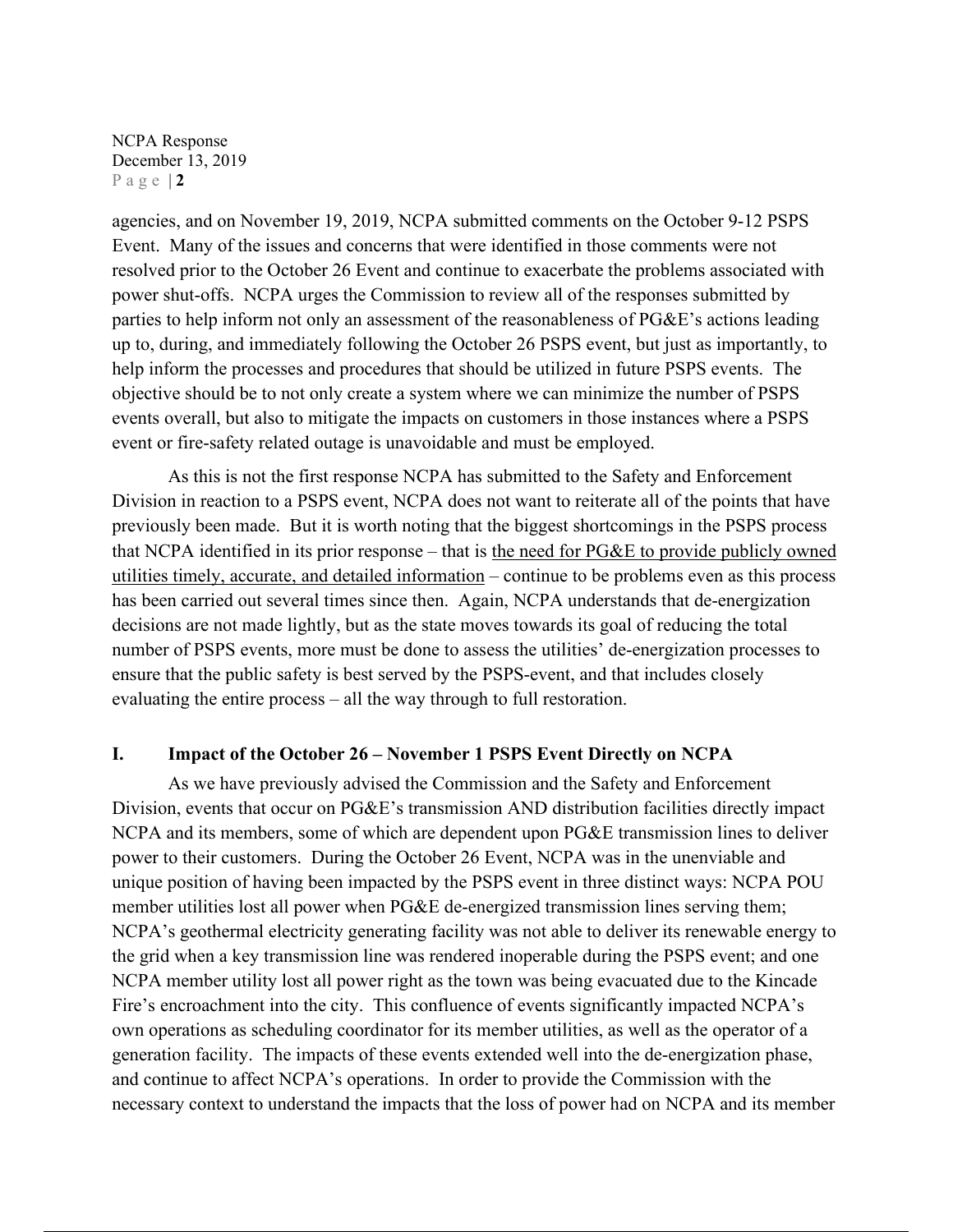agencies during the October 26 Event, we provide the following summary.

# **A. NCPA Geothermal Facilities**

NCPA owns and operates two geothermal plants located in the Geysers region in the southwest portion of the steam field near the Lake County and Sonoma County lines. The plants were built in the 1980s and had an original generating capacity of approximately 200 megawatts (MW) with generation-ties that connect the facility to the PG&E high-voltage transmission system (Geysers #9 –Lakeville 230 kv and Geysers #12 – Fulton 230 kv). Declines in the steam field have reduced the generation capacity of the plants to approximately 100 MW today, although the delivery capacity of the generation ties remain at 200 MW.

Due to the Kincade Fire, NCPA geothermal facility operations were interrupted at approximately 9:15 p.m. on October 23, and NCPA essential staff evacuated the plant at 4 p.m. on October 24. On October 30, NCPA staff was given authorization from CalFire and local authorities to re-enter the facility, after close coordination with CalFire and local officials, and pursuant to all formal processes required of the agencies. A limited number of NCPA facilities staff were authorized to re-enter the plant; their primary objectives upon re-entry was to:

- 1. Implement protective measures for the facility, such as maintaining the health of the steam field to ensure the long-term viability of plant operations;
- 2. Assess the potential for the facilities to provide power generation to support local capacity requirements; and,
- 3. Inspect the facilities and assess damages to identify necessary repairs.

Based upon NCPA staff's assessment of the state of the power plants and steam field, NCPA staff began to take steps so that both plants would be ready to resume operation once called upon to support local capacity needs.NCPA conducted necessary inspections and subsequently determined that it was safe to resume power generation. With PG&E's decision to re-energize its Geysers #12 high-voltage transmission line, NCPA Geothermal Plant #2 resumed normal plant operations at approximately 12:30 am on November 5.

Unfortunately, NCPA Geothermal Plant #1, which has also been generation ready since November 5, has been unable to resume normal operations, pending PG&E completion of mandatory safety inspections which will allow it to re-energize the Geysers #9 high-voltage transmission line. NCPA has been told that the line may remain down until March 2020, to address actions needed to bring the line into compliance with several NERC reliability standards. We understand that such maintenance has been deferred by PG&E on numerous occasions in recent years.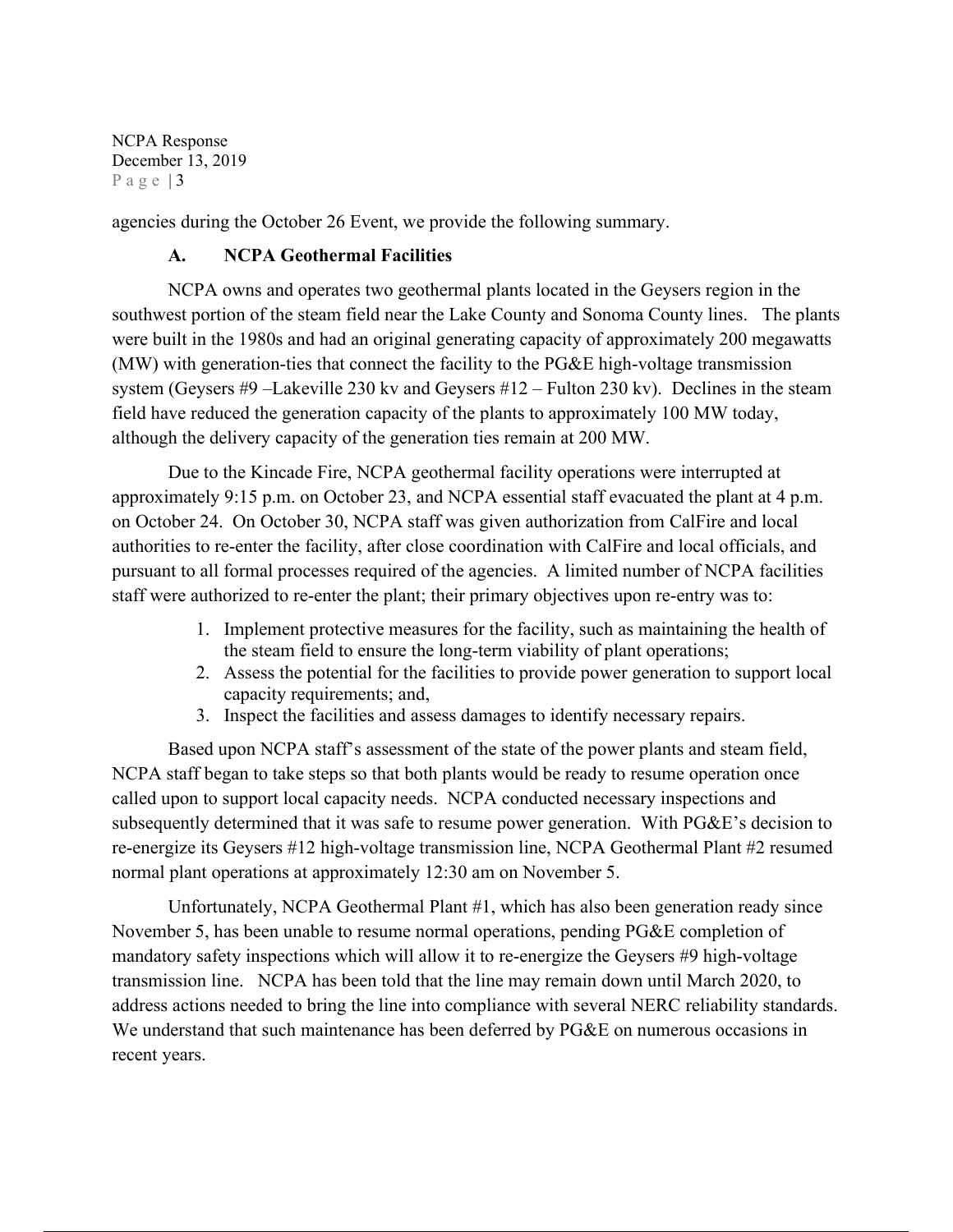The shut-off is already having significant implications for the amount of renewable generation that will be available to the NCPA members that receive geothermal generation to serve their communities. Given the historical load factor associated with the NCPA plants, a five-month outage could reduce the level of statewide renewable generation by more than 200,000 megawatt hours, a result that is simply unacceptable.

## **B. NCPA Member City of Healdsburg**

The City of Healdsburg is located in Sonoma County and has its own electric utility. Healdsburg's POU serves around 6,000 meters serving its population of approximately 11,840 residents, and is directly connected to PG&E's transmission lines. Healdsburg's PSPS notifications from PG&E were varied over the course of the PSPS event. When PG&E first gave notice of potential PSPS events on October 23, Healdsburg was not included. An updated notice on October 25 at 12:30 p.m. still did not list Healdsburg as in scope, and the city attempted to find out if that was indeed the case since there was other conflicting information being provided on PG&E's websites. On that same day, during a PG&E stakeholder conference call regarding the PSPS event, PG&E noted that 36 transmission customers would be de-energized, but when asked, the PG&E representatives on the call could not identify the customers or what transmission lines were at risk of being de-energized. As of October 26, at 8 a.m., Healdsburg was still trying to get confirmation of whether they would be impacted by the PSPS or what transmission lines PG&E considered in the scope of the PSPS. At approximately 10:30 a.m. that same day, CalFire ordered an evacuation of Healdsburg for 4 p.m. that afternoon due to the encroaching Kincade Fire.

At 11 a.m., Healdsburg's utility director received a call from PG&E saying that the transmission lines into Healdsburg would be de-energized at 2 p.m. During this time, PG&E did not ask Healdsburg for any mutual assistance, and there was no communication with the POU on what the issue was, and no ability to talk with someone at PG&E about the need for deenergization or whether the event could be delayed or mitigated by curtailing load rather than deenergizing the entire transmission line. Healdsburg was very concerned with losing power throughout the city in the midst of a massive evacuation effort, and working with NCPA and Senator McGuire's office, Healdsburg was able to convince PG&E to agree to delay the shut-off until about 5 p.m.; the transmission lines were ultimately de-energized at approximately 7:50 p.m. on October 26. At no time was Healdsburg able to communicate directly with a PG&E representative with operational knowledge or input into the decision to de-energize. Healdsburg subsequently learned that the de-energization was directed by CalFire, but the city was never consulted regarding the scope of the de-energization, or whether there were alternatives that would have reduced the risks and still addressed CalFire's concerns.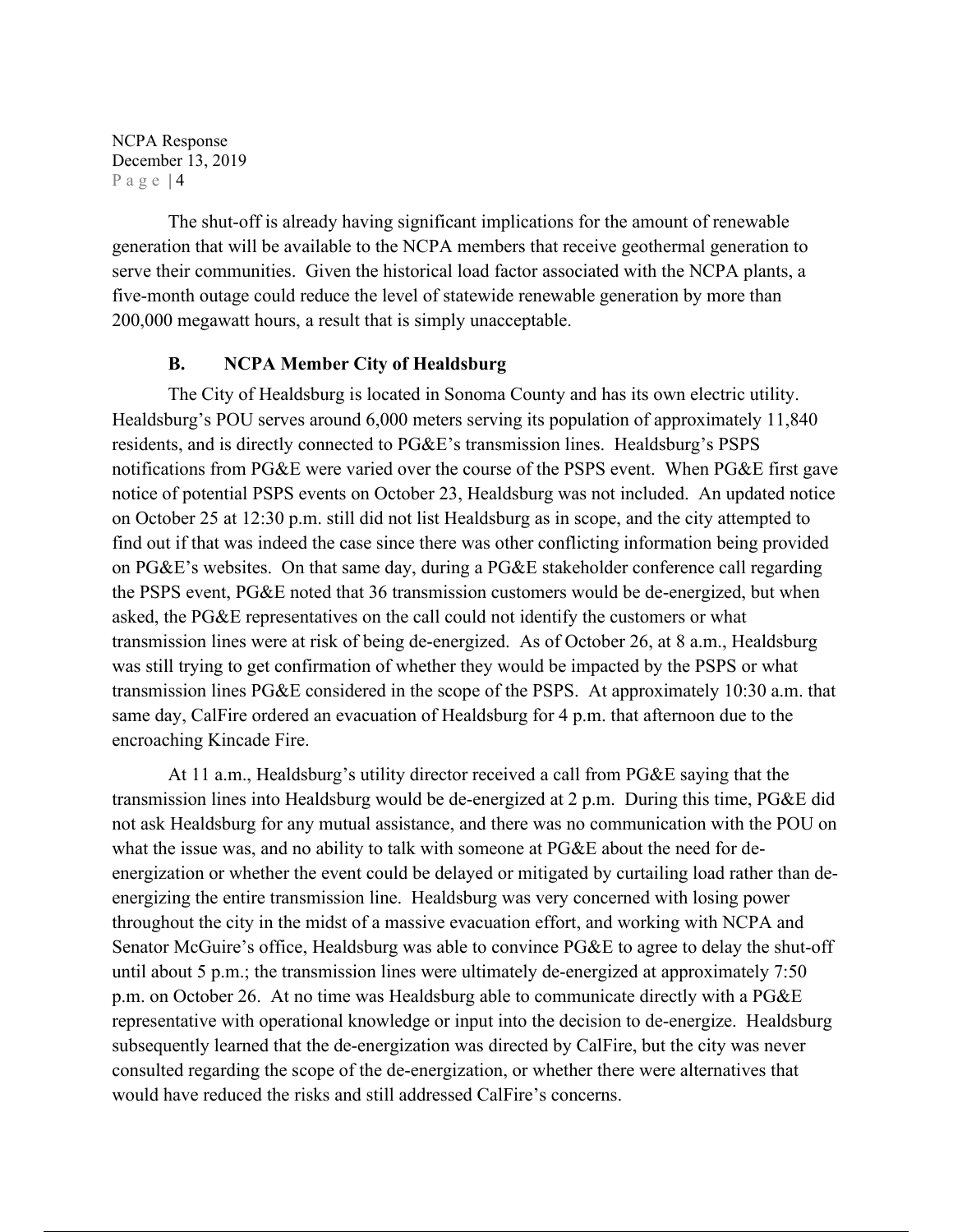#### **C. NCPA Member City of Ukiah**

The City of Ukiah, located in Mendocino County, owns and operates its own electric utility (a POU) that serves the approximately 16,000 residents of the city, as well as commercial and industrial customers. The city owns the distribution lines within its jurisdiction, but takes service from PG&E's transmission lines that feed into those distribution circuits. The city effectively has two transmission feeds coming into Ukiah, both of which are PG&E lines. PG&E October 24 announcement of a potential PSPS event included notice of the potential for wide-spread de-energization impacts in Mendocino county and the city of Ukiah. Upon receiving this "generic" notice, Ukiah's utility director contacted PG&E to get more detailed information about the potential outage; Ukiah was informed by PG&E that the transmission lines into the city that connected to the POU's own distribution system were not expected to be deenergized.<sup>3</sup> There were subsequent discussions between Ukiah and PG&E personnel between the time the first notice was made on October 24 and the afternoon of October 25, as the city wanted to ensure they had the most up-to-date information. As of 4:30 p.m. on October 25, the POU confirmed with PG&E that there was no anticipated PSPS event for the transmission lines into Ukiah. At approximately 5 p.m. that same day, the Ukiah police department received a call from PG&E with the notification that the transmission line would be de-energized on October 26 at 2 p.m. Ukiah has two transmission line feeds into the city, the city was notified that both of these feeds would be taken offline. While the feed in the south was offline due to the Kincade Fire, the feed to the north was being part of the PSPS called due to extreme fire danger from high winds and potential fire risk to areas north of Ukiah. While Ukiah's POU is a critical facility that should receive direct priority notification, the designated utility contact was not contacted by PG&E until alter on the night of October 25; that notice came from a customer's service representative. Ukiah requested a PG&E contact for information on technical and decisionmaking responsibility related to the decision to de-energize the transmission line into Ukiah, none was provided. At that time, Ukiah's POU was only provided information on various conference calls, and the information being provided varied and was not consistent with what was on PG&E's website. The confusion was further exacerbated by the fact that it was not possible to tell which of the information sources was the most up-to-date. The transmission line into Ukiah was de-energized at approximately 7 p.m. on October 26, and Ukiah remained without power for more than four days. During this time, not only was Ukiah unable to obtain accurate information specific to the de-energization of the transmission lines into the city, but

<sup>&</sup>lt;sup>3</sup> Section 7, Table 1.1 of the October 26 Report includes a summary of the "Local Community Representatives Contacted," and the timeline for the contacts.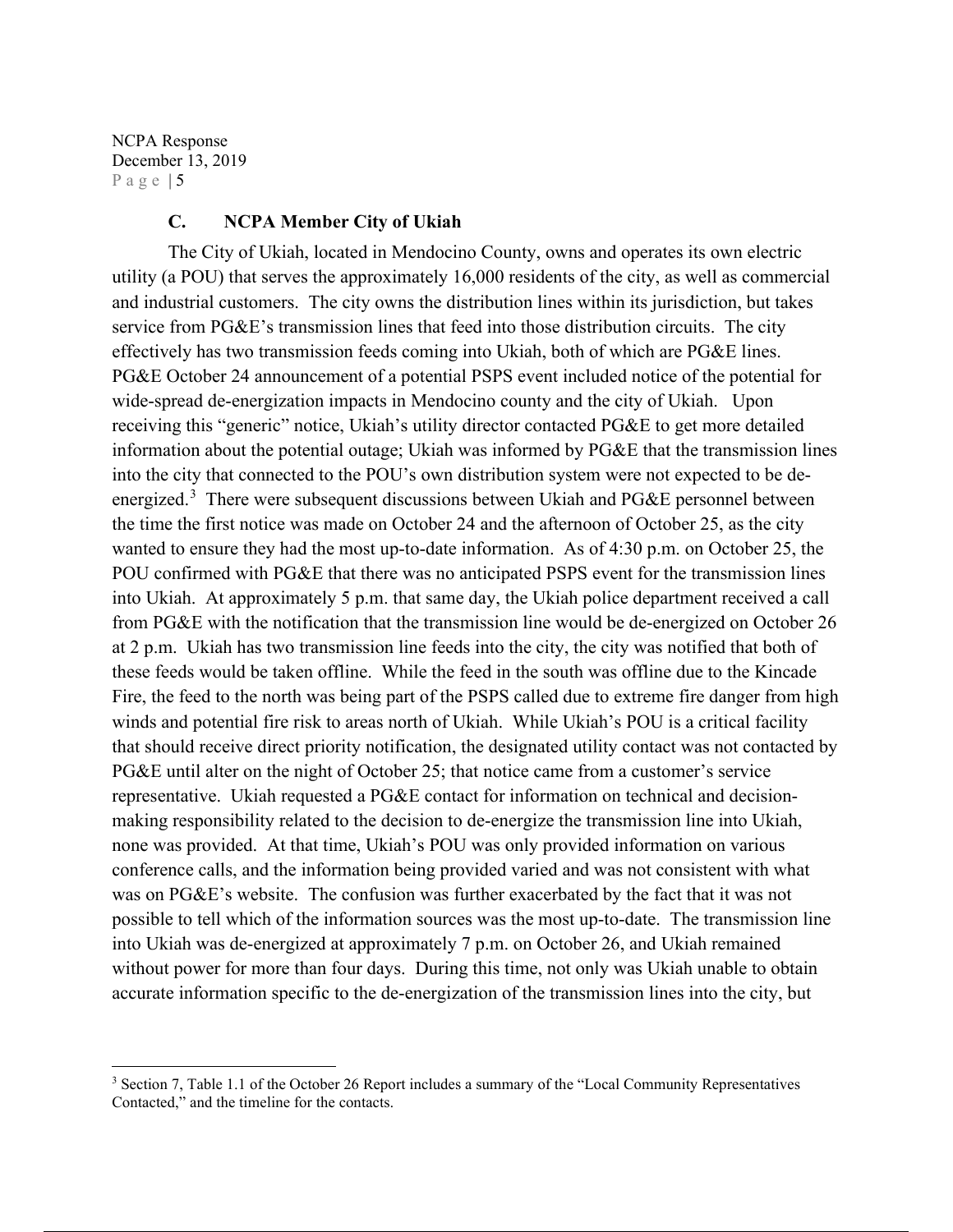communications were further challenged since Ukiah experienced some issues with connectivity for both cell phone and internet service during the PSPS event.

# **II. NCPA Observations and Suggestions Stemming from the October 26 – November 1 PSPS Event**

# **A. Communications Protocols for Transmission-Dependent POUs Must be Improved**

PG&E communications to transmission-dependent utilities like Healdsburg and Ukiah needs improvement for timeliness, accuracy, and technical considerations. It cannot be overstated that the POUs – *critical facilities and public safety partners requiring the highest priority notice* – must get better information from PG&E in the face of a proposed PSPS event. The CPUC Phase 1 Decision recognizes that POUs are both public safety partners and critical facilities, yet PG&E has yet to comply with the necessary notice provisions these entities critically need. In order to avoid catastrophic impacts on public safety within and around the POUs' service territories, PG&E must provide detailed, accurate, and timely information to the POUs regarding pending de-energizations. In prior responses to PG&E's post-event reports, NCPA identified three high priority shortcomings in this regard:

- PG&E Failed to Provide Adequate Information in a Timely Manner
- PG&E Must Better Coordinate Notification to Local POUs
- The Information PG&E Provides to Affected Entities Must be Timely, Accurate, and Relevant.

To date, none of those issues have been improved, despite the fact that PG&E has acknowledged these shortcomings. PG&E's post-event report states that "areas highlighted for further improvement include enhanced scoping ability, increasing the accuracy of data, Estimated Times of Restoration (ETOR) precision and communication, improved map precision and communication, optimizing external communication, and addressing EOC staff fatigue" (October 26 Report, p. 2). These most recent observations should not come as a surprise, and NCPA adds that as many of these concerns have already been raised directly with PG&E representatives. NCPA believes that PG&E must immediately increase the accuracy of the data provided, the precision of the PG&E outage area maps, and their communications with entities operating critical facilities. If PG&E is able to better identify the scope of potential outages and increase the accuracy of the information that is provided to customers – including being able to identify the actual transmission lines that maybe de-energized – NCPA and its members agencies would be better able to prepare for a PSPS event, and even take steps that could mitigate the overall impact of the outage in their own communities. For example, this knowledge would allow NCPA to determine if it can employ load shedding and circuit switching within its own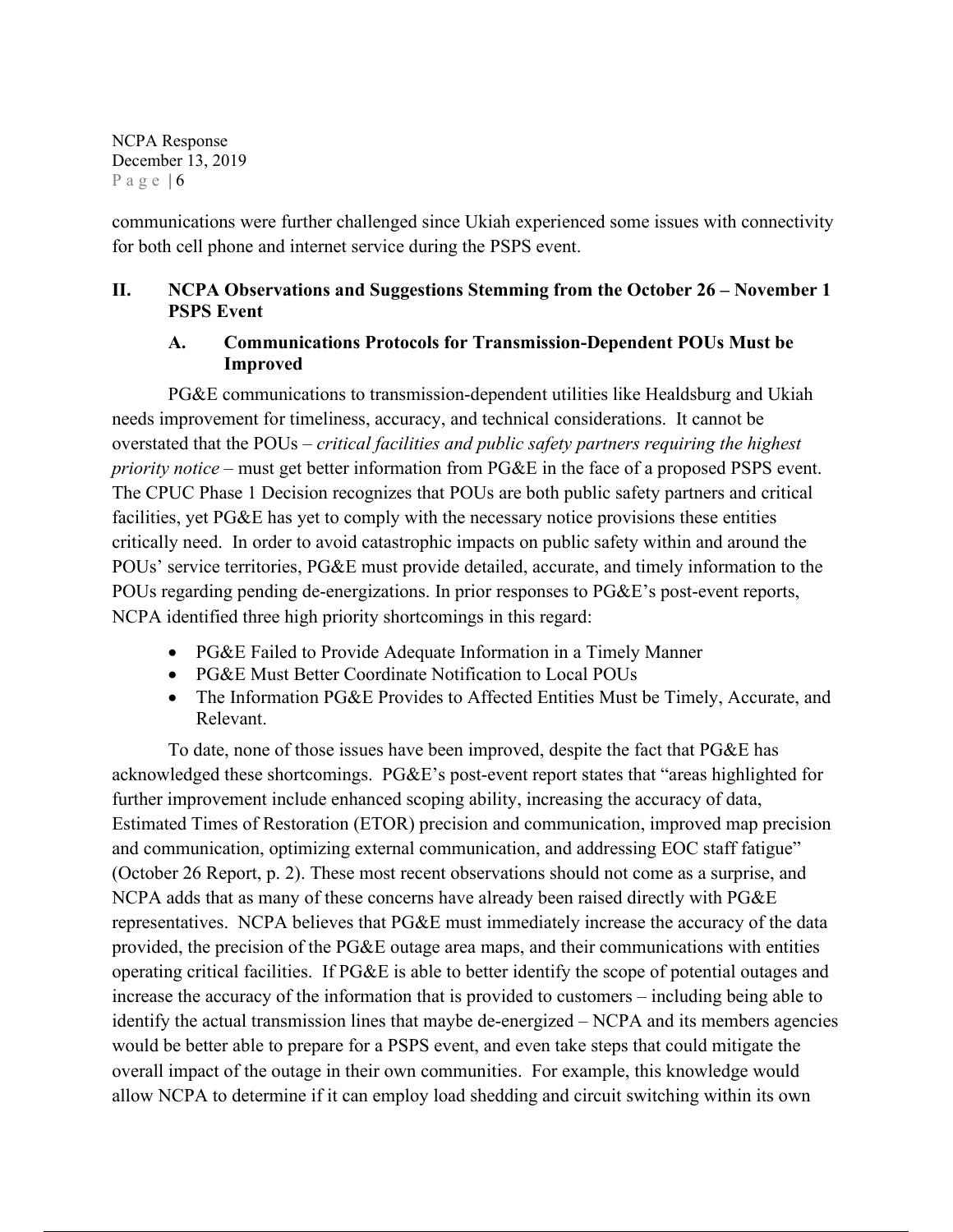areas to reduce the outage impact. Just as importantly, if PG&E personnel involved in PSPSdecision making have better information (or are better informed) about their own system, PG&E can also make decisions about circuit switching or sectionalizing throughout its service territory, as well as make recommendations regarding possible load shedding that could reduce the impact of the de-energization, including the extent of the adverse impacts on public safety.

 As demonstrated above in the timeline regarding the communications and interactions between PG&E and the POUs, PG&E's communications remain insufficient to provide the POUs with adequate information to make informed decisions about their own necessary responses. As soon as PG&E identifies an anticipated impact to a transmission line that feeds a POU, PG&E must notify the POU's contact. That notification cannot be second hand, and cannot be so generic as to not even identify the line at issue. As critical facilities, the POU's utility director must be notified at the same time PG&E is notifying the police department.

## **B. PG&E Must Improve the Level of Information Sharing and Exchange of Information with POUs about Potential PSPS Events**

PG&E must not only provide timely notice to POUs about prospective outages, but they must provide that information with enough detail to allow the POU to ascertain the extent of the impact on its own system. The bottom line is that  $PGEE$  has – or should have – detailed information about the lines that will be subject to a PSPS event, and should share that information with affected entities. PG&E must improve the accuracy of the information that it provides to customers and the public in advance of a potential PSPS event. It is reasonable that the utility would not know with 100% certainty all the customers that *will* be impacted, but it should know what customers are served by the lines that it has identified for possible deenergization.<sup>4</sup> Once those lines have been identified, PG&E must accurately and timely convey this information to its customers. To date, PG&E has provided broad-ranging, and inaccurate information about the "footprint" of a potential PSPS event, resulting in needless confusion and concern for customers. NCPA has been raising this issue directly with PG&E and in past responses to the PSPS event reports since the September 25 event, and the same problem was still persisted on the eve of the November 20 PSPS event.<sup>5</sup>

<sup>4</sup> Indeed, in order to for PG&E to make the necessary determination that "the public benefit of the de-energization event outweighed any potential public safety risks," PG&E must know the extent to which customers will be impacted, including transmission-level customers. (See D.19-05-042, Appendix A, p. A24)

<sup>&</sup>lt;sup>5</sup> On November 17 and 18, the City of Healdsburg received communications from PG&E about a planned PSPS; in that instance. when PG&E notified the City of Healdsburg (a public safety partner) that due to the high winds, transmission lines in their area may be impacted, PG&E did not identify the lines that would be impacted or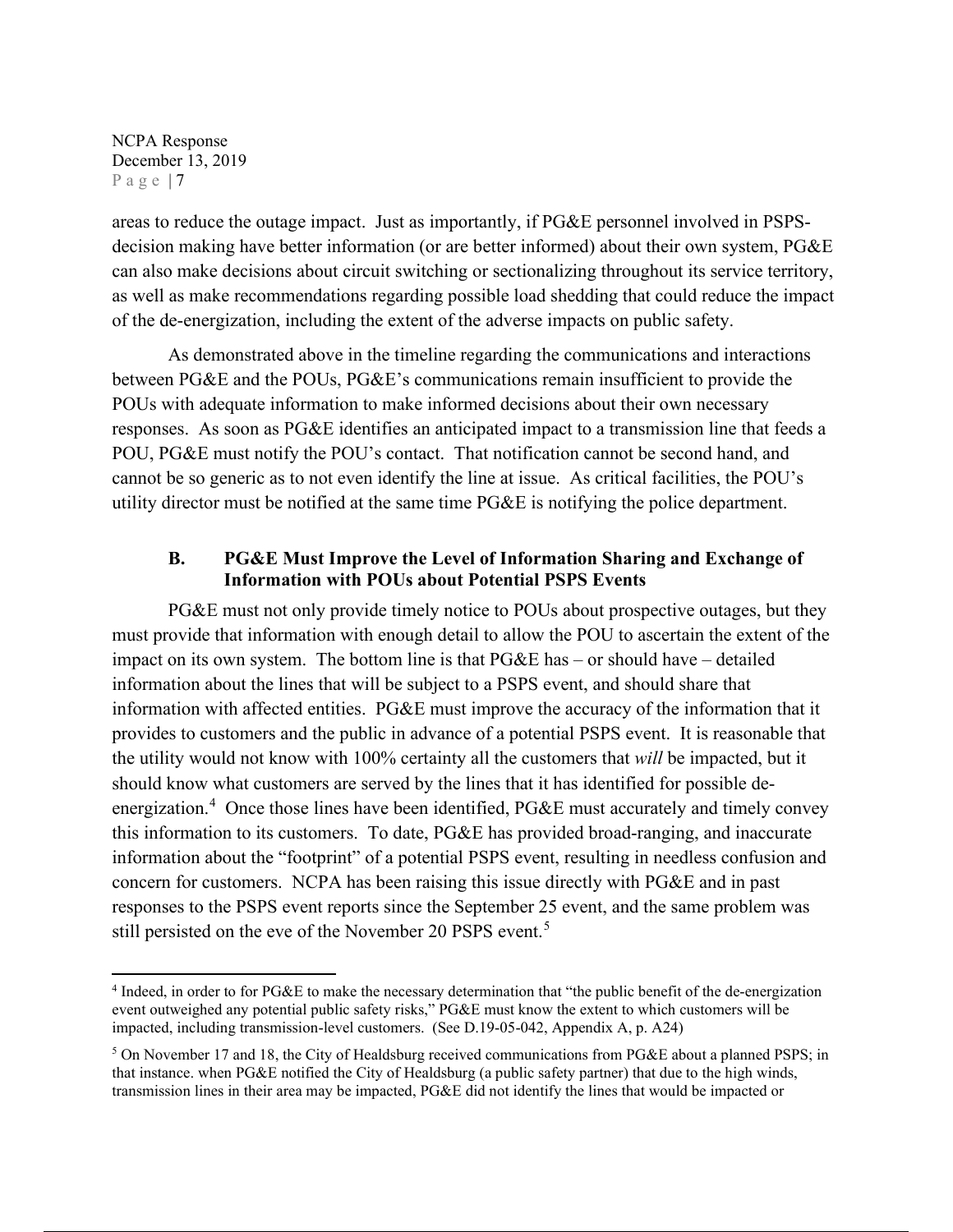Not all customers are similarly situated, and not all customers will need or can even understand the same level of information regarding a PSPS event. While some customers may have no understanding of integrated circuits or the concept of load shedding, others do have this knowledge, particularly transmission level customers of PG&E that are utilities themselves. This is something PG&E should be aware of when communicating with its customers, as it goes directly to the notion of "meaningful notice."

Furthermore, the notices from PG&E must be accompanied by a point of contact that can work with the customer throughout the PSPS event. When a POU is going to be subject to a PSPS event, PG&E must provide the POU utility director with an *operational* point of contact that has knowledge of PG&E's infrastructure in the impacted area, and that can coordinate with the POU throughout the outage and ensuing restoration period. This is important not only for purposes of ensuring that the POU has a direct contact that can address *utility* concerns, but also so that the POU and PG&E can discuss potential options to mitigate the impacts of a PSPS event. For example, during the October 26 Event, it may have been possible for the City of Healdsburg to employ alternatives to address the need to de-energize certain lines, rather than fully deenergizing all lines serving the city. In that instance, PG&E advised Healdsburg that the transmission lines were being de-energized because they were within an area identified by CalFire as being with the Kincade Fire footprint. However, Healdsburg was able to ascertain from looking at the maps that it may not have been necessary to de-energize all of the lines within that footprint for fire safety purposes. Had PG&E assigned a technical point of contact to work with Healdsburg that had input into the decision-making chain and knowledge of the affected PG&E lines, the magnitude of the impact on Healdsburg could have been mitigated. Given that the de-energization occurred while the city was being evacuated, this knowledge would have been vital in reducing the risk to public safety

Similarly, when the two separate transmission lines into the City of Ukiah were slated for de-energization, it is possible that there may have been alternatives to address the issue rather than fully de-energizing all lines and shutting off all power into Ukiah. If this kind of contact had been established by PG&E, the POU could have provided essential, local knowledge to better inform the information used to assess whether the de-energization was necessary and assessing the related risks. A technical point of contact that was part of the decision-making chain working directly with the city could have helped mitigate against unnecessarily broad

otherwise provide the level of detail needed for a POU to plan for a potential city-wide electricity outage. While the City did receive notice approximately eight hours later that they were "no longer in scope" for the potential outage, those eight hours could have been spent meaningfully preparing for an outage, rather than guessing what – if any – of the transmission lines referenced in PG&E's so-called notice were impacted.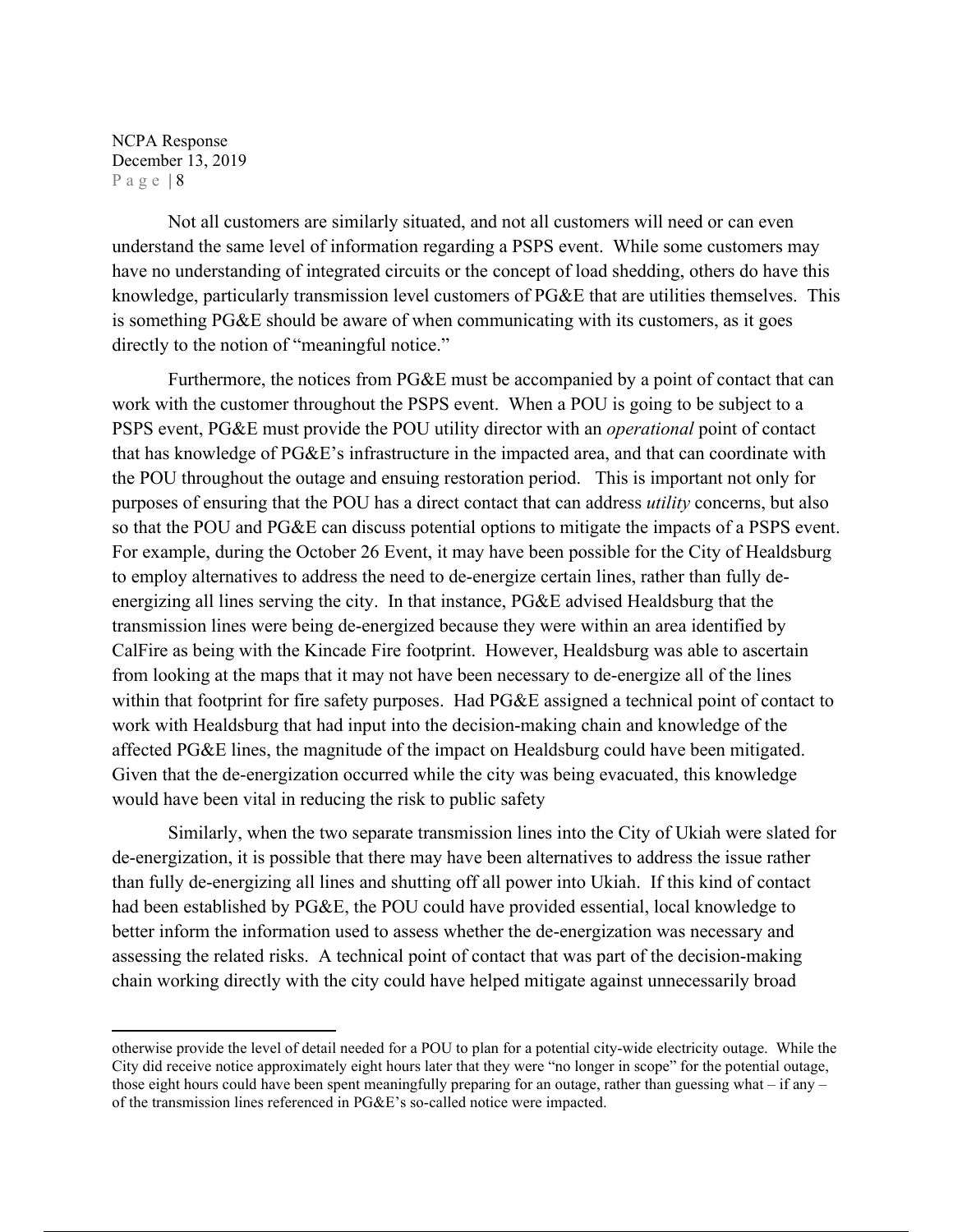transmission-level de-energizations. PG&E should employ this as a regular course of action for all future PSPS events in order to mitigate against unnecessarily broad transmission-level deenergizations.

PG&E should utilize the expertise of the POUs within the scope of any proposed PSPS event. Indeed, the de-energization protocols must ensure that affected POUs are part of the informed decision-making process. Since PG&E is required to demonstrate that the PSPS benefits outweigh the risks to the public, PG&E needs to weigh these risks with an understanding of the conditions in the affected areas, and with local knowledge. The experiences of NCPA and its member agencies that were impacted by the October 26 Event demonstrates that PG&E lacked the knowledge and information specific to the local areas being impacted, including the local geography and infrastructure at issue. Without that information, PG&E cannot fully assess the fire risks versus PSPS risks. While it appears that PG&E has is knowledge able about where its infrastructure lies on a map, that does not translate to a comprehensive understanding of the terrain and the actual conditions on the ground.

### **C. More Detailed System Information Must be Shared with Affected Entities**

PG&E should have detailed information about its system, yet when the PSPS event is announced, the utility does not share information with affected entities about the exact areas of impact or related information. This has been an ongoing issue across PG&E's service territory and has affected thousands of customers – some that are told they will have their power shut-off when they are not even PG&E distribution-line customers. PG&E's press releases and "outage" maps" cannot continue to provide overly broad information about impacted areas; this shotgun approach to ensuring that affected customers are notified is not acceptable. As noted above, this lack of detailed and accurate information has detrimental impacts, and the utility must improve the level of detail it provides to the public. It is simply not acceptable to assume that PG&E can determine that a PSPS – a measure of last resort – should be initiated without having assessed the public safety implications associated with de-energizing its customers. And to do so, the utility must know what exactly what transmission lines and distribution lines *could* be de-energized when it makes its decision to issue a PSPS alert, and what customers will be impacted. This is especially true given that there are fewer transmission-level customers than distribution customers, which means that the utility should be more readily able to identify and notify the distribution customers.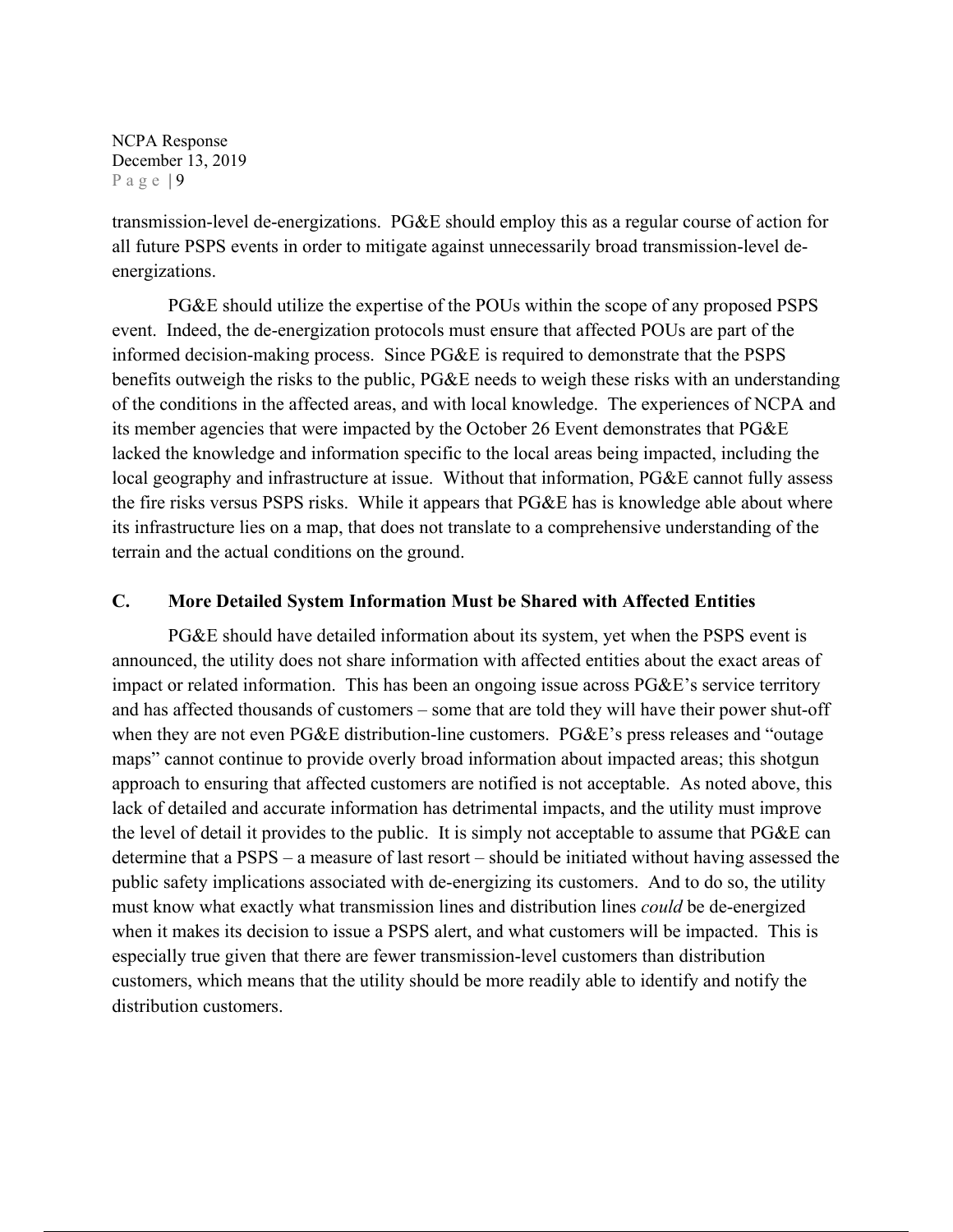## **D. PG&E Must Improve its Processes for Ensuring Timely Re-energization and Restoration**

Timely restoration – and informed communications from PG&E about restoration – are just as important as upfront information about a potential de-energization. Yet in this area, while PG&E continues to acknowledge the importance of timely restoring power to its customers, its process and communications with those customers remains lacking. Delayed maintenance and lack of resiliency on PG&E's system has led to restoration delays that are exacerbated by fire and wind-induced damages. While not all of the continuing outages on PG&E's system are lines that were proactively de-energized by PG&E, power has not yet been restored to all of its transmission lines. As noted above, lines serving NCPA's geothermal facility remain out of service. This is noteworthy because while PG&E's post-event report provides information regarding the de-energization and restoration processes, <sup>6</sup>it does not convey the whole picture, including the need for PG&E to maintain its entire system in a manner that ensures all of its lines can be re-energized in a timely manner after an emergency event.

 The October 26 Report says "PG&E recognizes that the timely restoration of customers is of the utmost importance and is committed to leveraging all currently available resources while continuing to explore new processes and technologies that reduce restoration times" (October 26 Report, p. 2). Despite this assertion, PG&E has been unwilling to collaborate with NCPA on options that would mitigate the impact on ongoing line outages. For example, PG&E has still not been able to restore all of the power lines serving NCPA's generation facility. This speaks to a real problem not only with the resiliency of PG&E system, but to PG&E's decision regarding utility personnel assigned to work with customers on restoration, and PG&E's willingness to work with affected entities to provide alternatives that could mitigate outage impacts.

After the Kincade Fire and related outages, NCPA reached out to PG&E in an attempt to discuss alternatives that would allow transmission to the generation facility to be restored. One such alternative was for PG&E to run transmission on half the system at full power, which would have allowed NCPA to fully operate Geothermal Plant #1 since the generation capacity at the plant has been reduced to approximately 100 MW in recent years and the delivery capacity of the generation ties remain at 200 MW. PG&E declined to entertain the alternative. As a result, the transmission line is still not active and NCPA is not able to run the plant. For each day that the line is not operational, approximately 50 MW of clean, RPS-eligible, renewable energy is not delivered to the grid.

<sup>6</sup> See October 26 Report, p. 8; Appendix A.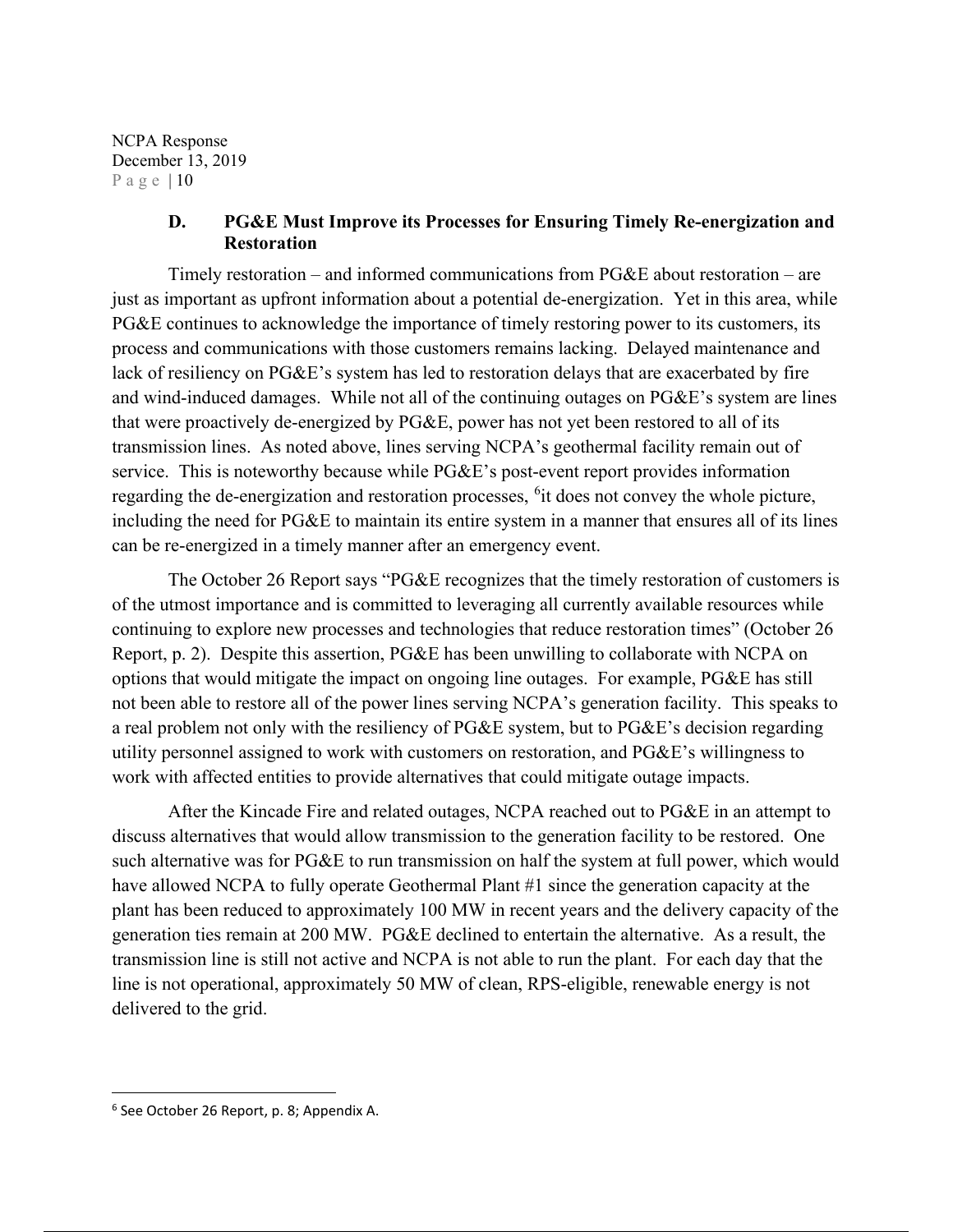Another shortcoming in the area of restoration was identified in the City of Ukiah. Following the October 26 Event, Ukiah faced numerous challenges receiving information from PG&E about restoration of power to the transmission lines serving the city. Following the end of the wind events, Ukiah sent its utility crews out to inspect its distribution lines to ensure that the lines had not been damaged during the outage and were ready to be brought back online once PG&E has restored power to the transmission lines. Despite hearing from PG&E that the PSPSevent had passed early on October 29, the City did not receive any specific information from PG&E regarding when the transmission line would be re-energized. It was not until 24 after that that Ukiah was notified that PG&E may be able to restore power on the evening of October 30, but the PG&E representative was not able to provide any specific details regarding the restoration. Fortunately for Ukiah, someone from PG&E with technical operations knowledge about the PG&E facilities in the area contacted the utility director to discuss operational needs, and based on this informed discussion, Ukiah's transmission feeds were brought back online shortly thereafter. By this time, the City had been without power for four days.

The need to have an informed PG&E contact working with POUs on re-energization is highlighted by what occurred in Healdsburg. Following the complete d e-energization of the transmission lines providing service to the city, the evacuation orders were lifted, and the city was prepared to have the lines re-energized. On the afternoon of October 29, after three days without power, the utility director was finally contacted by a PG&E representative with knowledge of the system. Working directly with the utility to ascertain what load would be put back on the lines, PG&E was able to re-energize the lines into Healdsburg on October 29 at 6:30 p.m. Part of the reason the re-energization was able to occur sooner than what PG&E had originally estimated was because Healdsburg utility personnel were finally able to speak directly with PG&E technical and operational personnel; they were able to inform PG&E that the lines could be inspected via a drivable route and PG&E would not have to wait for an available helicopter to perform the inspection as they had anticipated. Healdsburg was also able to confirm with PG&E the load that would be placed on the lines, which allowed PG&E to reenergize accordingly.

What NCPA wants to underscore here is that it is vitally important that PG&E not only timely communicate with its transmission-level customers about re-energization and power restoration, but that the utility ensure that the contacts assigned to work with these customers are knowledgeable about PG&E's system and infrastructure in the impacted areas, as well as the needs of their transmission level customers. Assigning a "customer service representative" to keep these POUs informed of general updates is not sufficient to address the specific needs of POU customers. PG&E's PSPS event planning processes must include a strategy for ensuring that transmission-level customers are assigned contacts that are familiar with the area,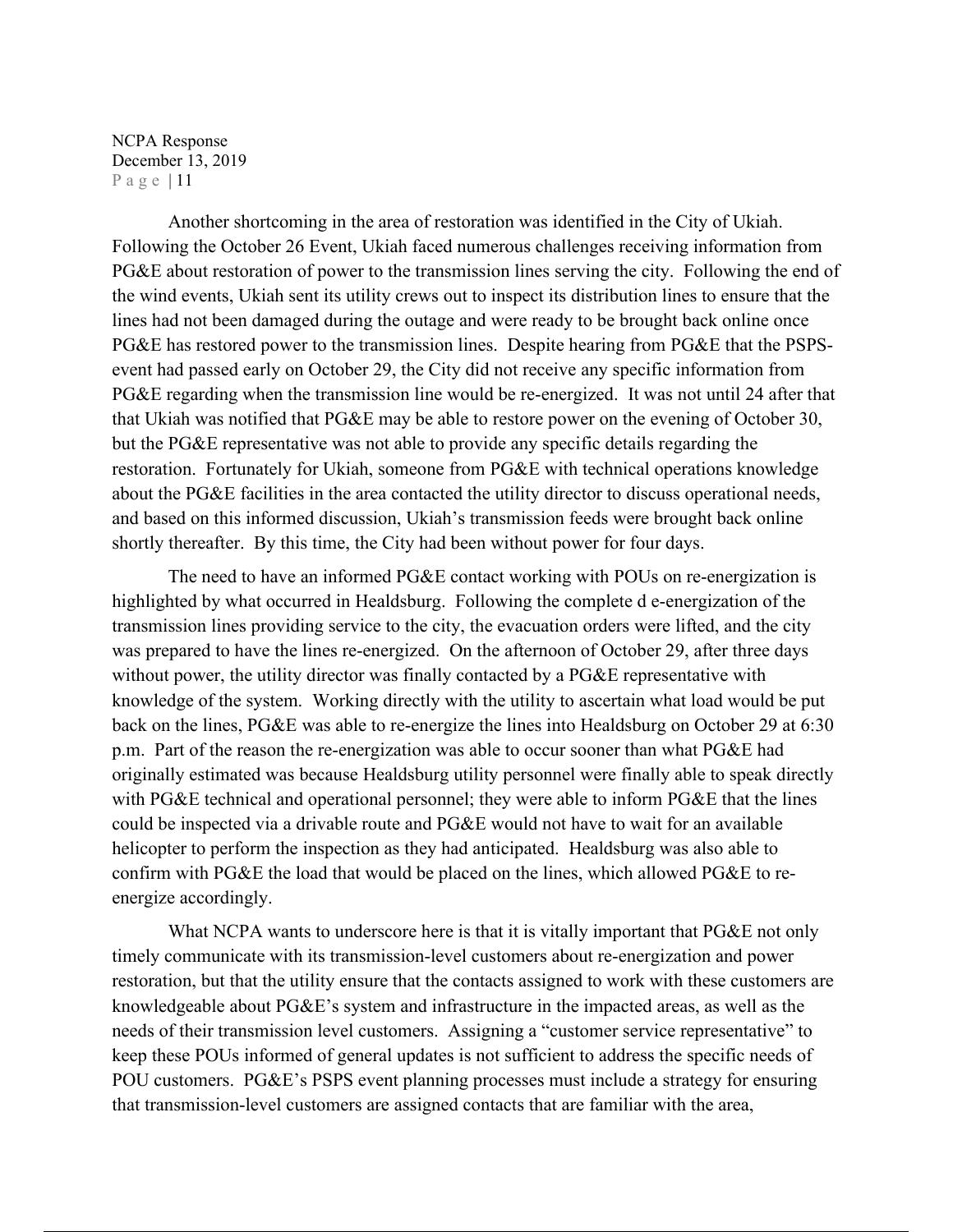knowledgeable about the infrastructure at issue, and kept informed about developments in real time.

# **E. It is Imperative that PG&E Prioritize Increasing the Resiliency of its System to Reduce the Scope and Impact of Future PSPS Events**

Part of the Commission's review of PG&E's activities relevant to PSPS events must be done with an eye towards reducing the total number of PSPS events in the future. Another important aspect is mitigating the scope of PSPS events when they are needed. In order to do this, PG&E must improve the resiliency of its transmission and distribution system. To that end, NCPA reiterates is call for PG&E to undertake a comprehensive review of its system to ascertain how best to employ mitigation tools such as sectionalizing, circuit switching, and were possible, load shedding. PG&E reports that during the last event, it was able to sectionalize 272 of the inscope circuits, which resulted in reducing the total number of customers impacted by this PSPS event by approximately 533,084 customers. (PSPS Event Report, p. 19) Based on its own experiences with PG&E during the last few PSPS events, and in particular the October 26 event, NCPA believes that this number can be vastly improved. At a minimum, the ability to switch circuits and potentially shed load in certain impacted areas may be sufficient in some instances to avoid de-energization events altogether. While that is not certain, what is certain is these efforts would vastly increase the resiliency of the system, which would reduce the impacts of any outage event, irrespective of the cause.

# **F. PG&E and POUs Must Coordinate to Better Prepare for Providing Mutual Aid**

During any outage, a utility's ability to call on mutual aid is a vital asset to facilitate power restoration. As we noted in our earlier response to the PSPS event, while mutual aid is critically important, it also something that must be planned and coordinated in advance of an emergency event. PG&E should work with the POUs located in their service territory to coordinate the provision of mutual assistance during planned and unplanned outages, and to optimize the use of POU or electric cooperative resources in areas where they have local knowledge.

Ukiah offered mutual aid to PG&E to assist with inspections and restoration after the outage, and was notified that they were in PG&E's queue to be dispatched to Eureka to provide support – an area more than 150 miles from Ukiah. While there were de-energized lines and outages in and around Ukiah, trained utility personnel with knowledge of the terrain, the poles, wires, and nuances of different circuits, and any priorities for re-energization that exist within the community were going to be dispatched outside the community to offer aid. At the same time, it